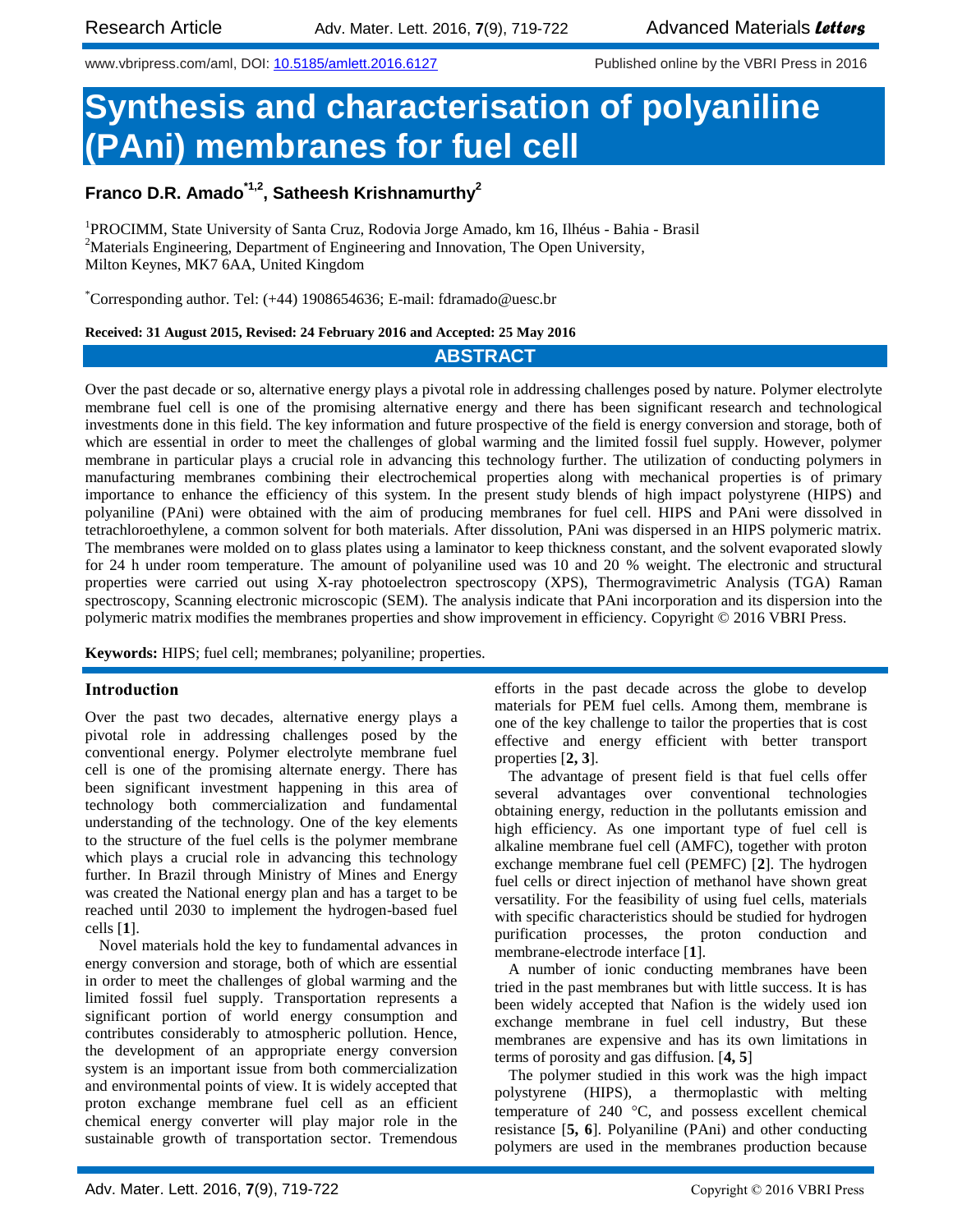they present ion exchange characteristics. However, conducting polymers do not present good mechanical properties, so blends with high impact polystyrene have been used to obtain adequate mechanical properties [**7, 8**].

In this context, the purpose of this study is synthesis and characterization of membranes of HIPS and polyaniline (PAni) doped with camphorsulfonic acid (CSA) to use in a fuel cell, because the conducting polymers have good electrical properties, easy and low cost intention. Several works is using fuel cell to storage energy and membranes with conducting polymers [**9, 10, 11**]. This field is very import to the future because limited fossil fuel supply [**12-17**].

### **Experimental**

#### *Materials*

The chemicals were all reagent grades and were used without further purification. High Impact Polystyrene (Innova) and aniline (Nuclear) were used to produce the membranes; camphorsulfonic acid (CSA) (Aldrich) was used to dope emeraldine base polyaniline. Ammonium peroxidissulfate  $(NH_4)S_2O_8$  (Synth) was used in the PAni synthesis.

#### *Polyaniline synthesis*

Aniline was polymerized according a standard method described elsewhere [**4**]. Doped polyaniline was first filtered and then treated with 1.0 M NH<sub>4</sub>OH to obtain PAni in emeraldine base (EB) form. Subsequently, polyaniline was doped with 1.5 M camphorsulfonic acid (CSA), stirring the solution for 24 hours.

#### *Membrane preparation*

HIPS and PAni were dissolved in 20 mL of tetrachloroethylene. After dissolution, PAni was dispersed in an HIPS polymeric matrix for 30 minutes. This dispersion was performed at 1,000 rpm in a mixer (Fisaton). The membranes were molded on to glass plates using a laminator to keep thickness constant, and the solvent evaporated slowly for 24 hours under room temperature. The membranes were referred to as MCS10 and MCS20.

#### *Membrane characterization*

The synthesized MCS membrane was characterized by Raman Spectroscopy, X-ray photoelectron Spectroscopy, and morphology using Scanning electronic microscopy.

#### *X-ray photoelectron spectroscopy*

The X-ray photoelectron spectroscopy (XPS) measurements were carried out on a load-locked Kratos XSAM 800 apparatus equipped with a dual anode X-ray source using an Mg Ka (1253.6 eV) excitation source. All spectra were calibrated using the C1s photoelectron component peak of amorphous carbon (284.8 eV) present in the sample and data analysis was performed with Casa XPS software using a Shirley background subtraction.

#### *Thermogravimetric analysis (TGA)*

The membranes were analyzed using a TA Instruments Thermogravimetric Analyser model TGA 2050 in the temperature range from 25 to 1000  $\degree$ C, with a N<sub>2</sub> atmosphere. The heating rate was 20 °C/min for all samples.

#### *Raman spectroscopy*

All samples were analyzed using Jobin Yvon Labram HR laser Raman microprobe equipped with 3 lasers (514nm Ar ion, 632nm HeNe and a 785nm diode). The spectra were recorded in the spectral range of  $400-4000 \text{ cm}^{-1}$ .

#### *Morphology*

Scanning electron micrographs of membrane surfaces were taken by a Zeiss Supra 55VP microscope after sputtering the samples with gold.

### **Results and Discussion**

#### *X-ray photoelectron spectroscopy (XPS)*

**Fig. 1** shows the XPS comparison of MCS20 and MCS10 membranes respectively. In **Fig. 1A** elemental analysis comparison were performed between MCS10 and MCS20 membranes; oxygen, nitrogen, carbon and sulfur. **Fig. 1B** shows the peak around 532 eV. There is a change in line shape and line width of the two different samples, the higher intensity and change in lines shape is due to dopant group of  $SO_3$  from polyaniline. The peak intensity of MCS20 membrane is greater since it has a higher concentration of polyaniline in the membrane.



**Fig. 1.** Spectra XPS of MCS20 and MCS10 membranes (A) Surrey, (B) Oxigen range, (C) Nitrogen range and (D) Sulfur range.

**Fig. 1C** shows difference in nitrogen stoichiometry of the two different samples. The peak at 401 eV is the nitrogen bonded to carbon, and the difference between the intensities of the nitrogen peaks are also evident, because of the presence of main chain of polyaniline, and the greater the amount of this conductive polymer, resulted in largest peak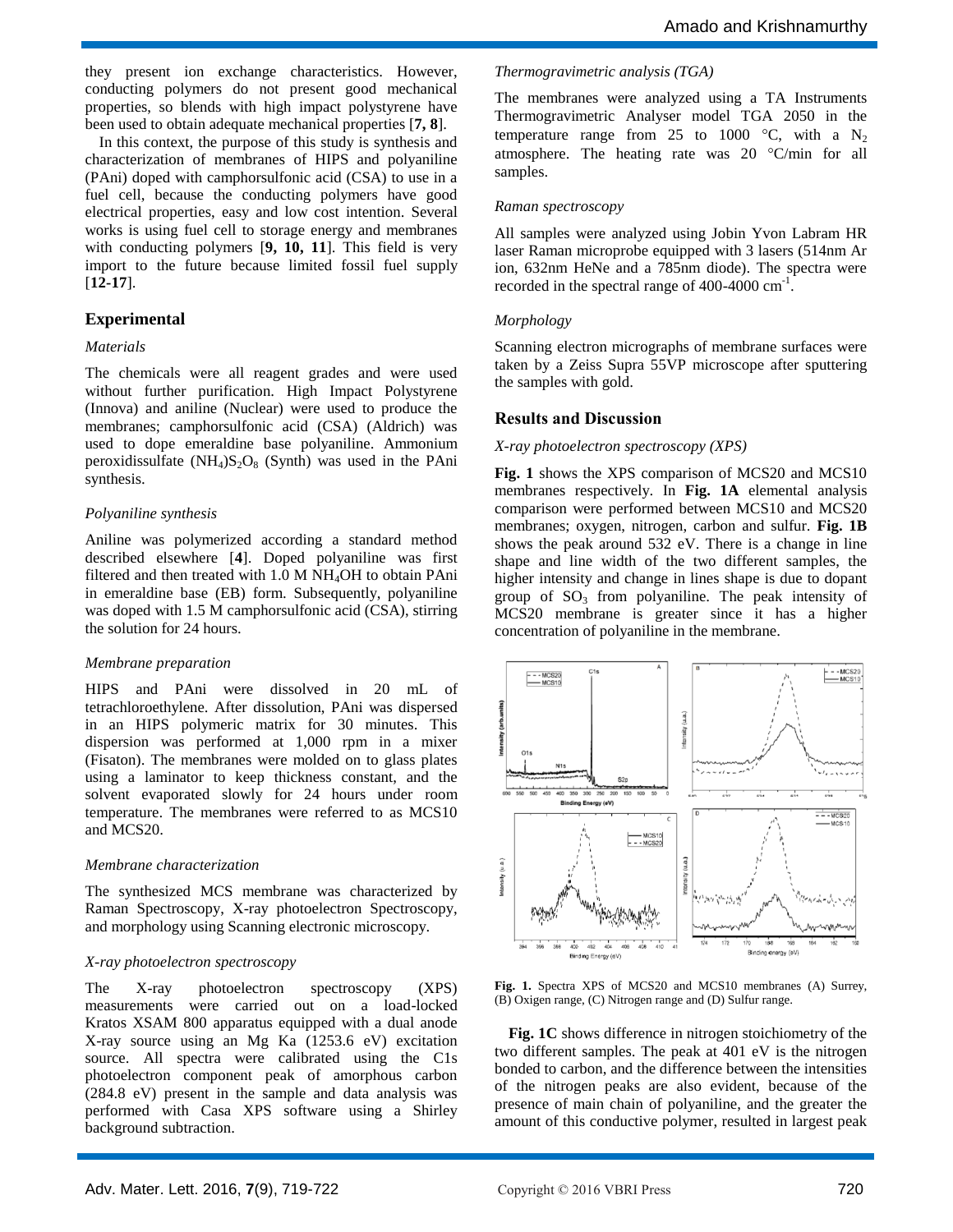intensity. **Fig. 1D** shows peaks at 168 eV, similar variation in the Sulphur content the differences between the sulfur peaks are related to the different stoichiometry and hence the differential properties.

#### *Thermogravimetric analysis (TGA)*

The thermogravimetric analysis of MCS10 and MCS20 membranes compared to HIPS sample without polyaniline is presented in **Fig. 2**. The thermogram shows that pure HIPS present a first thermal event that begins at around 320 °C, due to the decomposition of the polymeric chain. The thermal behavior of MCS10 and MCS20 membranes is similar to HIPS, but the degradation begins at around 250 °C, due to the mixture with polyaniline. Polymer main chain degradation starts around 300ºC and displays a process of continuous degradation until 1000 ºC.



**Fig. 2.** Thermogravimetric analysis of MCS10 and MCS20 membranes and HIPS sample.

It should be highlighted that when the amount of polyaniline increases, the residue at 1000 °C does too, probably due to aromatic rings with stable bonds in the main chain of polymer that are not decomposed at high temperatures in  $N_2$  atmosphere.

#### *Raman spectroscopy*

To make sure the incorporation of Pani into the polymeric matrix, MCS20 and MCS10 membrane were analyzed and **Fig. 3** shows this difference. The polyaniline spectrum is similar to the one described in the literature [**6**]. Peaks at 1168 cm<sup>-1</sup> are related to C-H bonds of quinoid rings. The peak at 1339 cm<sup>-1</sup> is associated to formation of the polarons  $C-N^+$  group. The peaks at 1506 and 1580 cm<sup>-1</sup> correspond to stretching of C=N and C=C respectively. The peak at 1034  $cm^{-1}$  shows S=O groups associated to the sulfonic acid used as dopant. In the HIPS spectrum, a peak was observed at  $1000 \text{ cm}^{-1}$  corresponds to the stretching of aromatic ring [**6**].

#### *Scaning eletronic microscopy*

For the application in fuel cell is important that the membranes have, besides thermal, chemical and mechanical strength, structural homogeneity. This way, the membrane should present a constant thickness and that the blend should have a homogeneous distribution between HIPS and PAni.



**Fig. 3.** Raman spectrocopy of MCS20 and MCS10 membranes.

**Fig. 4** show that the polyaniline inserted into the polymeric matrix modifies the membranes surface morphology [**4**]. The difference between the MCS10 and the MCS20 membrane is noticeable. The greater of the polyaniline amount, greater is agglomerates numbers. The agglomerates possibly correspond to the presence of PAni in the membranes, indicating that a good dispersion of PAni in HIPS was not achieved. This fact has negative influence in the mechanical properties and in the diffusion efficiency.



**Fig. 4.** Micrographs of MCS10 (A and B) and MCS20 (C and D) membranes.

#### **Conclusion**

The analysis indicates that the incorporation of Pani and its dispersion into polymeric matrix modifies the membrane properties and shows improvement in efficiency. The Raman spectroscopy has shown characteristic bands of PAni in the spectra of the membranes, especially the peak at 1034  $\text{cm}^{-1}$  regarding the group S=O. The difference between the MCS10 and the MCS20 membrane is noticeable, because is possible to observe the difference in agglomerates amount. The thermogravimetric analysis